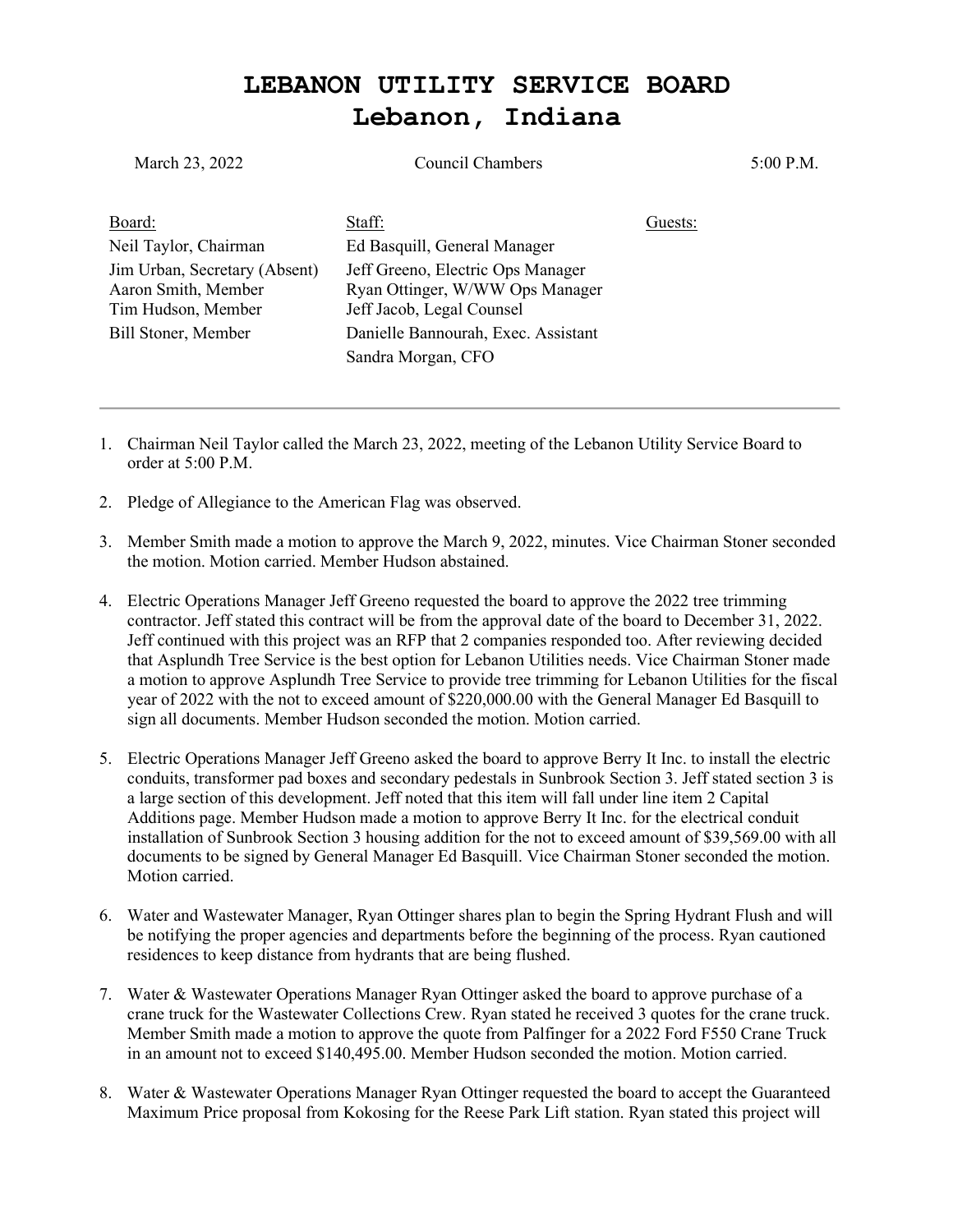help to eliminate current Sanitary Sewer Overflows (SSO) and improve the sanitary in that area. Member Smith made a motion to approve the Guaranteed Maximum Price proposal from Kokosing in an amount not to exceed \$1,476,300.00 and for General Manager Ed Basquill to sign all documents pending legal review. Vice Chairman Stoner seconded the motion. Motion carried. Member Smith commented that for the last 3 decades we have been trying to solve these SSO's and now we have found an engineering solution that he is excited about.

Member Smith made a second motion to reprioritize \$128,600.00 from the 2022 Sewer Lining budget to fund a portion of the Reese Park Lift Station Phase 1 construction project with Kokosing. Member Hudson seconded the motion. Motion carried.

- 9. General Manager Ed Basquill stated he would like to table the Water Rate Study Proposal. Vice Chairman Stoner made a motion to table Agenda Item #9 Water Rate Study Proposal. Member Hudson seconded the motion. Motion carried.
- 10. Member Hudson made a motion to approve the claims dated March 23, 2022, in the amount of \$2,564,090.03 for claims and payroll and \$1,175.63 for transfers. Vice Chairman Stoner seconded the motion. Motion carried.
- 11. Chairman Taylor asked for any other business that may be brought before the Board. Member Smith reported on a visit he made to the Metering Department. Smith stated Lebanon Utilities has a 5-year automated meter infrastructure replacement program currently underway. He met with David Bailey, Sam Messenger, and Zachary McIntyre of the Metering Department. Lebanon Utilities is in the 2<sup>nd</sup> year of that 5-year program, we have 6841 water meters. The new meters are expected to last 15 years along with having a 20-year warranty on the battery for each meter. The new meters being installed can detect water leaks and are able to be read daily instead of monthly. Both the Billing and Metering departments work proactively to identify leaks before the become too bad, which is a rate payer friendly thing. Meter Technician go through a 4-year meter technician apprenticeship training program. The electric portion is through Hoosier Energy which after completing the program the person will receive an Ivy Tech Associates degree in applied science and will earn a journeyman card. The water training program includes a special 3-day class. The Metering department is complete two special projects being a street light identification to ensure all lights are accounted for and a Security Light identification program. Member Smith appreciates the employees having the Neighbors serving Neighbors attitude and that was very apparent in the Metering department.
- 12. Chairman Taylor opened the floor for public comment. No comments were received.
- 10. The next Utility Board meeting will meet as scheduled on Wednesday, April 6, 2022, at 5:00pm.
- 11. Hearing of no further business to be brought before the Board a motion was made to adjourn the meeting by Vice Chairman Stoner. The motion was seconded by Member Hudson. Motion carried.

The meeting was adjourned at 5:28 P.M.

APPROVED THIS 14 DAY OF April 2022

\_\_\_\_\_\_\_\_\_\_\_\_\_\_\_\_\_\_\_\_\_\_\_\_\_\_\_\_\_\_\_\_\_\_\_\_\_\_\_\_\_\_\_\_\_\_\_

CHAIRMAN OF THE BOARD